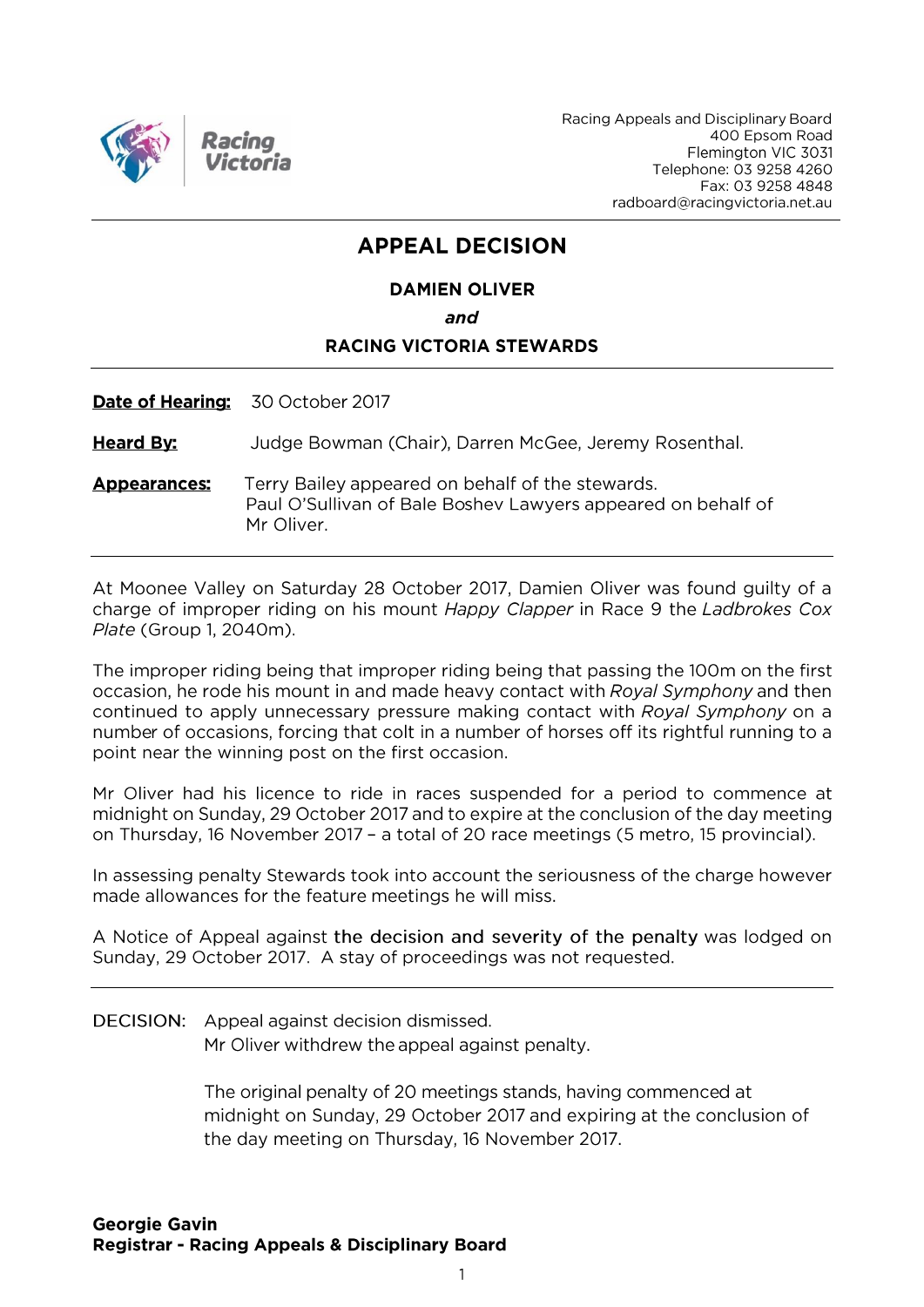# **TRANSCRIPT OF PROCEEDINGS**

#### **RACING APPEALS AND DISCIPLINARY BOARD**

\_\_\_\_\_\_\_\_\_\_\_\_\_\_\_\_\_\_\_\_\_\_\_\_\_\_\_\_\_\_\_\_\_\_\_\_\_\_\_\_\_\_\_\_\_\_\_\_\_\_\_\_\_\_\_\_\_\_\_\_\_\_\_

**HIS HONOUR JUDGE J. BOWMAN, Chairman MR D. McGEE MR J. ROSENTHAL**

#### **EXTRACT OF PROCEEDINGS**

**DECISION**

#### **DAMIEN OLIVER**

**and**

#### **RACING VICTORIA STEWARDS**

#### **RACING VICTORIA CENTRE, FLEMINGTON**

#### **MONDAY, 30 OCTOBER 2017**

MR P. O'SULLIVAN (instructed by Bale Boshev Lawyers) appeared on behalf of Mr D. Oliver

MR T. BAILEY appeared on behalf of the RVL Stewards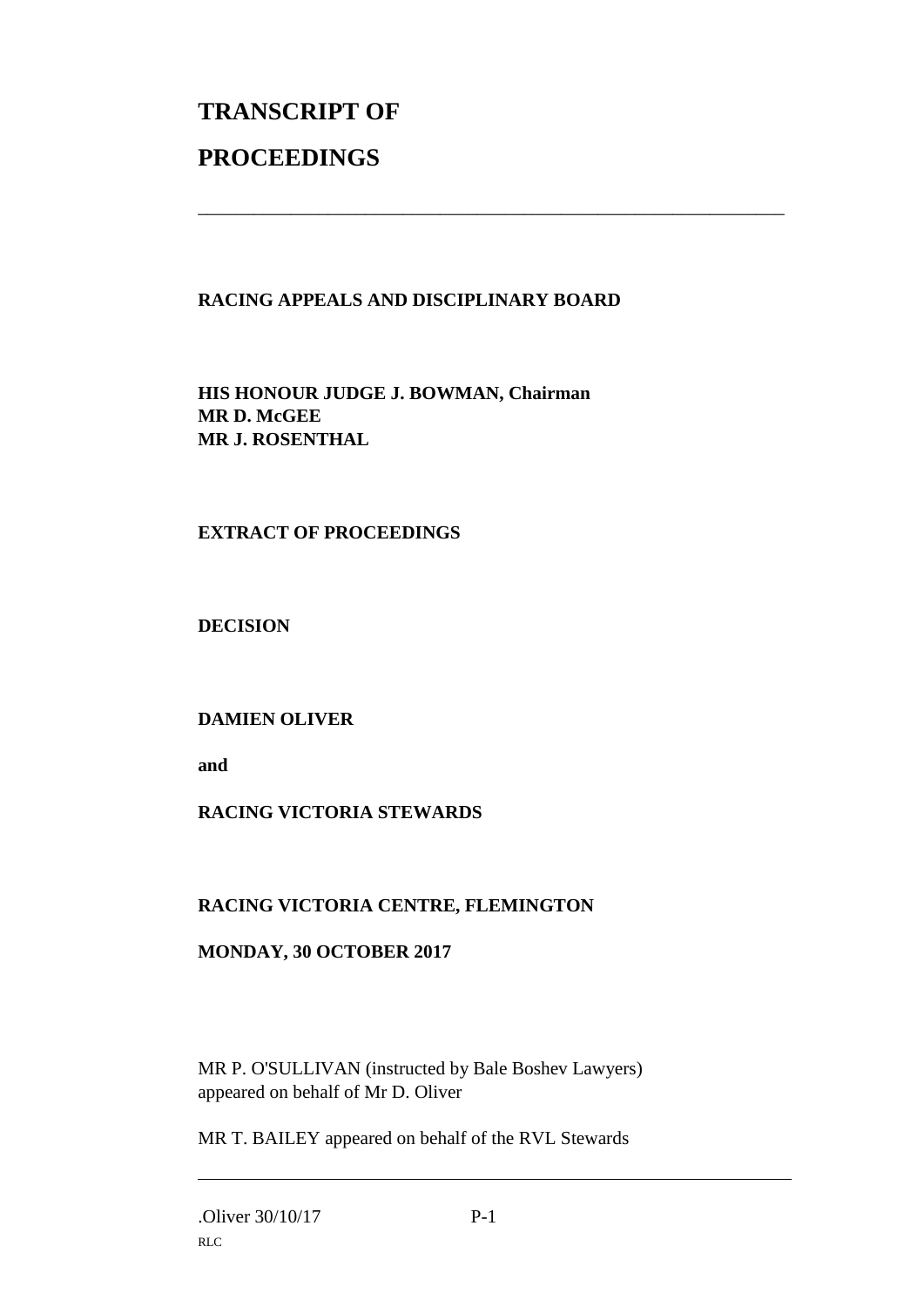CHAIRMAN: Mr Damien Oliver, you have pleaded not guilty to a charge of improper riding, in that in race 9, the Ladbrokes Cox Plate over 2040 metres at Moonee Valley on Saturday, 28 October last, passing the 100-metre mark on the first occasion, you rode your mount, Happy Clapper, in and made heavy contact with Royal Symphony, ridden by Dean Yendall. It is alleged that you then continued to apply unnecessary pressure, making contact with Royal Symphony on a number of occasions, forcing that colt in from its position a number of horses off the fence, off its rightful running, this occurring to a point near the winning post on the first occasion. The Stewards found the charge of improper riding proven and suspended your licence for 20 meetings.

The standard of proof is that laid down in the well-known case of Briginshaw v Briginshaw. We must be comfortably satisfied that the charge has been proved, taking into account inter alia the gravity of the charge and the consequences which flow from the conviction.

In the improper riding case of Chad Schofield heard by the Board on 26 September 2014, the Board comprised Judge Lewis as chairman and Mr Forrest and Mr Bornstein, the two deputy chairmen. It was accepted by the Board that improper riding involves an element of deliberate or conscious conduct which creates a danger or potential for danger. It was also said in Schofield's case and it is apparent that safety of horse and rider is paramount in the rules. I will quote something else that was said by that Board in Schofield's case: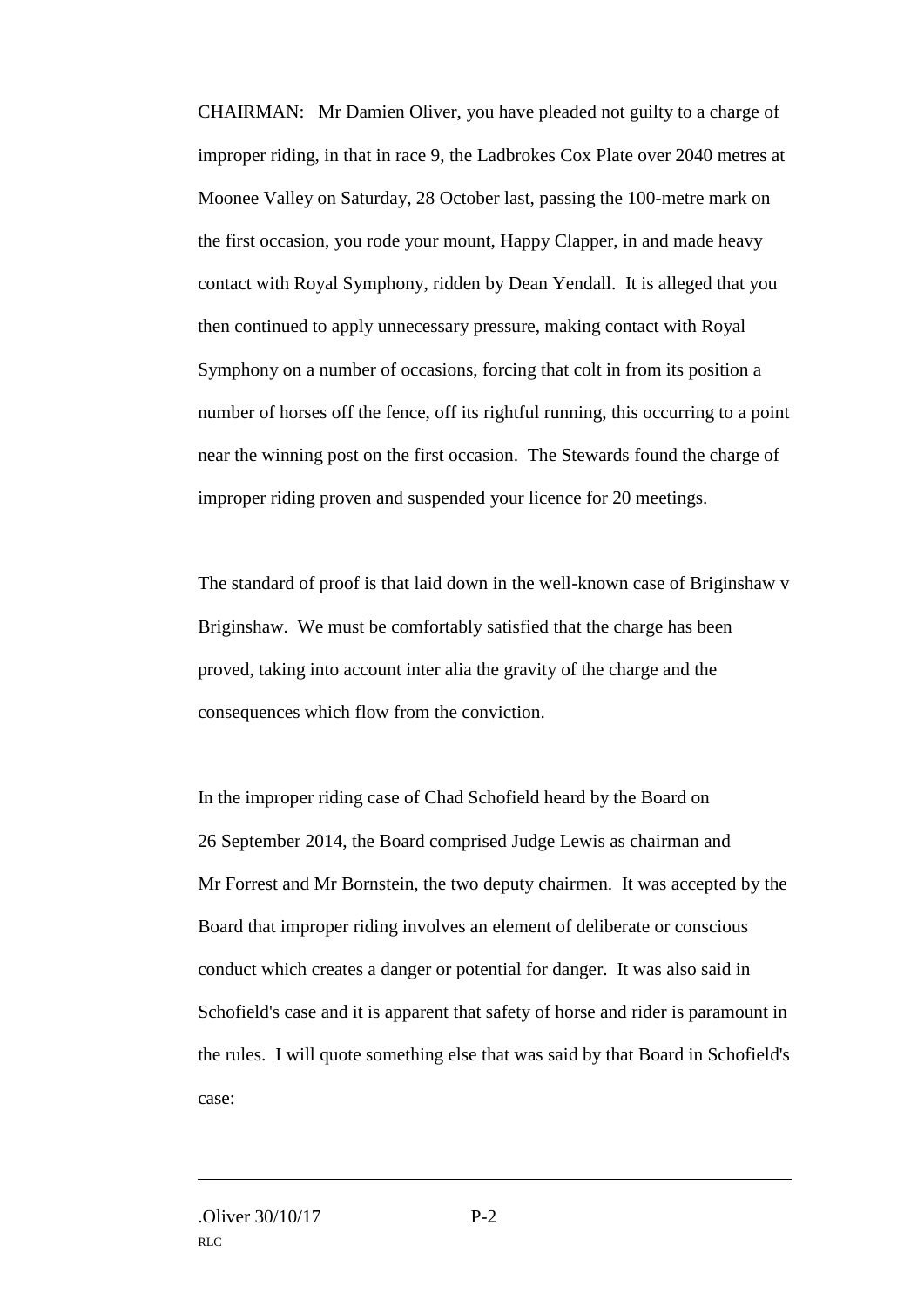*Riders have an obligation to observe the rules of safety which include not to interfere with the right of another horse to its running.*

We have observed all the video material which is comprehensive. It is quite apparent that from the outside gate after the jump, you moved towards the rails. What Yendall wanted to do was sit right behind Winx, about three horses off the rails. He did not want to go close to the rails. There was no horse on his immediate inside.

You simply rode your horse on an angle into his, bumping him initially quite severely in a bid to move him towards the rails; you could then take his running. When he did not shift, one bump and leaning in became two, and then three, with constant inward leaning pressure. A fourth bump was mentioned and demonstrated by Mr Bailey on behalf of the Stewards but that may have been a short distance past the winning post, so we do not take that into account.

In any event, Dean Yendall did not want to surrender his rightful running. You used your considerably larger horse to try to bump and push Royal Symphony off its line. We are satisfied that this was quite intentional and deliberate conduct. We also totally reject the proposition that what occurred posed no risk or potential danger to Royal Symphony and Dean Yendall. A considerably larger horse was being used to buffet and pressurise a considerably smaller horse in order to take its running. The risk of horse and rider becoming unbalanced or Royal Symphony stumbling or shying was manifest. That it did not occur does not mean that the attempt to bully Yendall and Royal